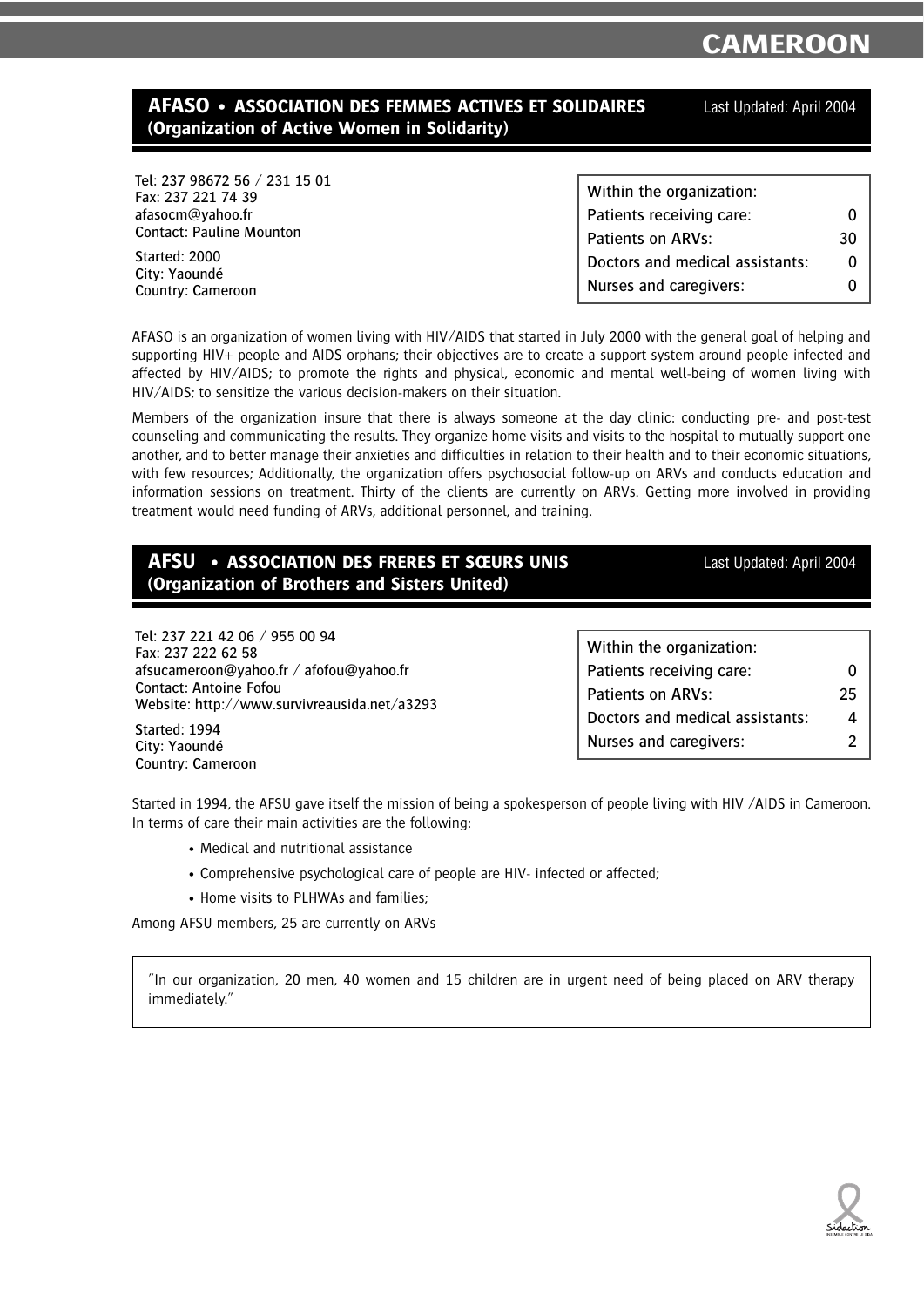Tel: 237 344 13 44 Fax: 237 344 13 44 collibri\_002@yahoo.com Contact: Jean Jules Kamgue

Started: 2000 City: Bafoussam Country: Cameroon



Colibri brings together those infected and affected by HIV with the goal of insuring psychosocial care, promoting nutritional education and prioritizing access to treatment. It also aims at supporting people living with

HIV/AIDS with integration in their socio-professional settings and defending those who are the object of discrimination because of their HIV status;

COLIBRI conducts comprehensive care including:

- Counseling in hospitals and in prisons,
- Home-based care,
- Support with compliance to ARV medicines in particular by showing films about treatment side effects and appropriate nutritional diets.

Thirty-two people are receiving medical and psychosocial care. Twelve or them are on ARV treatment.

## **REDS** • Réseau Ethique, Droit et Sida **Last Updated: April 2004 (Ethics Network, Law and AIDS)**

Tel: 237 220 68 59 / 995 96 13 Fax: 237 220 53 65 redscm@yahoo.fr Contact: J.M. Talom

Started: 1988 City: Yaoundé Country: Cameroon Within the organization: Patients receiving care: 14 Patients on ARVs: 2 Doctors and medical assistants: 4 Nurses and caregivers: 1

The Network on Law and AIDS started out originally as a group defending the rights of HIV+ people. While their work mostly deals with legal issues they also offer some financial support for medical services to PLWHAs. In 2003, 31 were able to qualify for "multifaceted" support (including financial and/or medical aid and social assistance) in addition to legal counsel.

REDS is also well known for computer and educational skills, especially in the management of care-giving personnel or in legal settings.

During the first semester of 2003 REDS conducted sensitivity training on ethic and the rights of PLWHAs with approximately 280 health professionals in 6 health centers. They were able to hire three coordinators in the provinces and to conduct sensitivity-training to two hospital directors during the course of their field trips to rural areas. As a result, they received requests to do training seminars from 37 health districts and 6 private health facilities.

In addition, a collaboration MSF Switzerland (Doctors without Borders) has given REDS the opportunity to work more on the legal and ethical aspects of placing people on antiretroviral medicine.

### **COLIBRI** Last Updated: April 2004

| Within the organization:        |    |
|---------------------------------|----|
| Patients receiving care:        | 32 |
| Patients on ARVs:               | 12 |
| Doctors and medical assistants: | 1. |
| Nurses and caregivers:          | 1  |



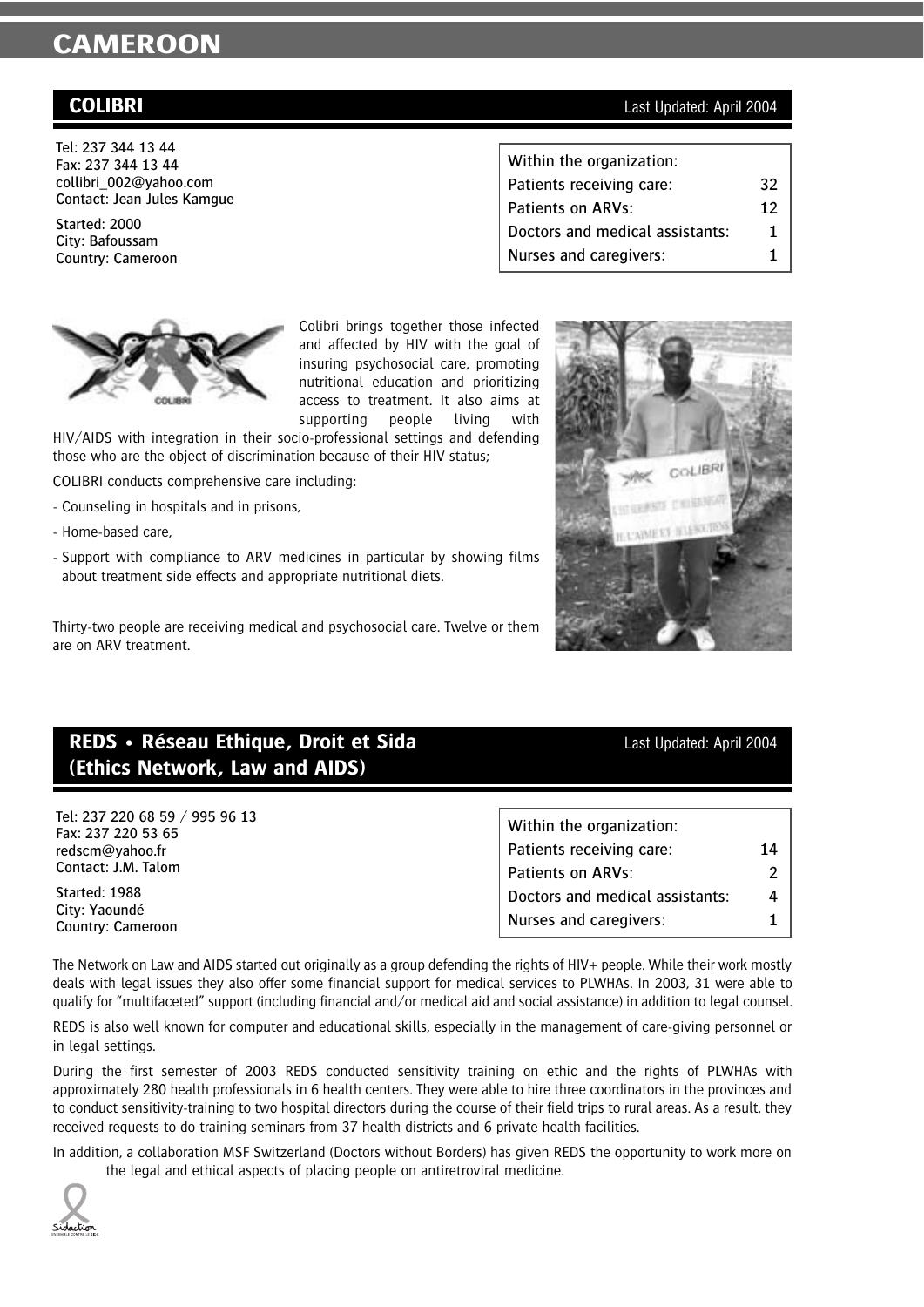## **INTER CARE / NJINIKOM PROJECT HOPE** Last Updated: April 2004 **CATHOLIC HEALTH SERVICES**

Tel: 237 79 80 911 ngwamuko@yahoo.com Contact: Kenneth Muko Website: www.njinikomhospital.com

| Within the organization:        |       |
|---------------------------------|-------|
| Patients receiving care:        | 1 650 |
| Patients on ARVs:               | 88    |
| Doctors and medical assistants: | 8     |
| Nurses and caregivers:          | 18    |

Started: 2000 City: Njinikom Country: Cameroon

Inter Care / Njinikom Project Hope is the local affiliate of Inter Care UK, a British NGO. The organization conducts HIV testing (pre-and post-test counseling and on-site blood tests) and treatment and care of people with HIV. Medical consultation with a general practitioner costs 3 times less (\$0.70) here than it does at the closest public health facility (\$2.00).

For the past three years this organization has been involved in the prescription of ARVS and have gained some experience. Unfortunately, they are not able to distribute the drugs free of charge or at low costs. Drugs are purchased based on availability, not price. Those who are selected to receive ARV treatment are selected mainly on their availability to pay for the drugs. The organization offers them medical and psychological follow-up and conducts education and information sessions on ARVs.

Finding a way to treat all of their clients becomes more and more difficult because every day they have an increasing amount of positive cases. In 2003, of the 3680 that were tested, 846 were positive.

Unlike other organizations, Inter Care Njinikom Project Hope also has several programs targeted towards children. They provide the necessary, be it educational, health, spiritual or psychological. Orphans that have been out of school for more than one year are trained in income generating activities. They also treat non-orphaned infected children. They find that they have difficulty treating children because the parents of these infected children do not believe that treatment is a priority, mainly because they cannot afford it.

Finally, in 2003, 847 women benefited from program on the reduction of mother to child transmission (nevirapine), which included counseling, medical follow-up and free baby milk formula.

"Of our members, 768 men and 822 women are in emergency need of ARV treatment. The organization could follow up 1 200 people on ARVs. Currently we follow only 88. The potential and the skills are not being exploited only because we do not have the drugs."

### **AFSUPES • ASS. DES FRÈRES ET SŒURS UNIS POUR L'ESPOIR ET LA SOLIDARITÉ** Last Updated: April 2004 **(Organization of Brothers and Sisters United for Hope and Solidarity)**

Tel: 237 985 99 06 Fax: 237 343 33 60 ubsa\_afsu\_dla@yahoo.fr Contact: Solange Evodo

Started: 1996 City: Douala Country: Cameroon Within the organization: Patients receiving care: 50 Patients on ARVs: 0 Doctors and medical assistants: 6 Nurses and care givers: 10

AFSUPES conducts testing and counseling and provides comprehensive care to people with HIV.

The organization provides basic medicines for treating opportunistic infections at a reduced price, gives financial aid for members to buy medicines and proposes psychological follow-up to patients as well as conducting information workshops on ARVs.

Seven members are currently on ARVs.

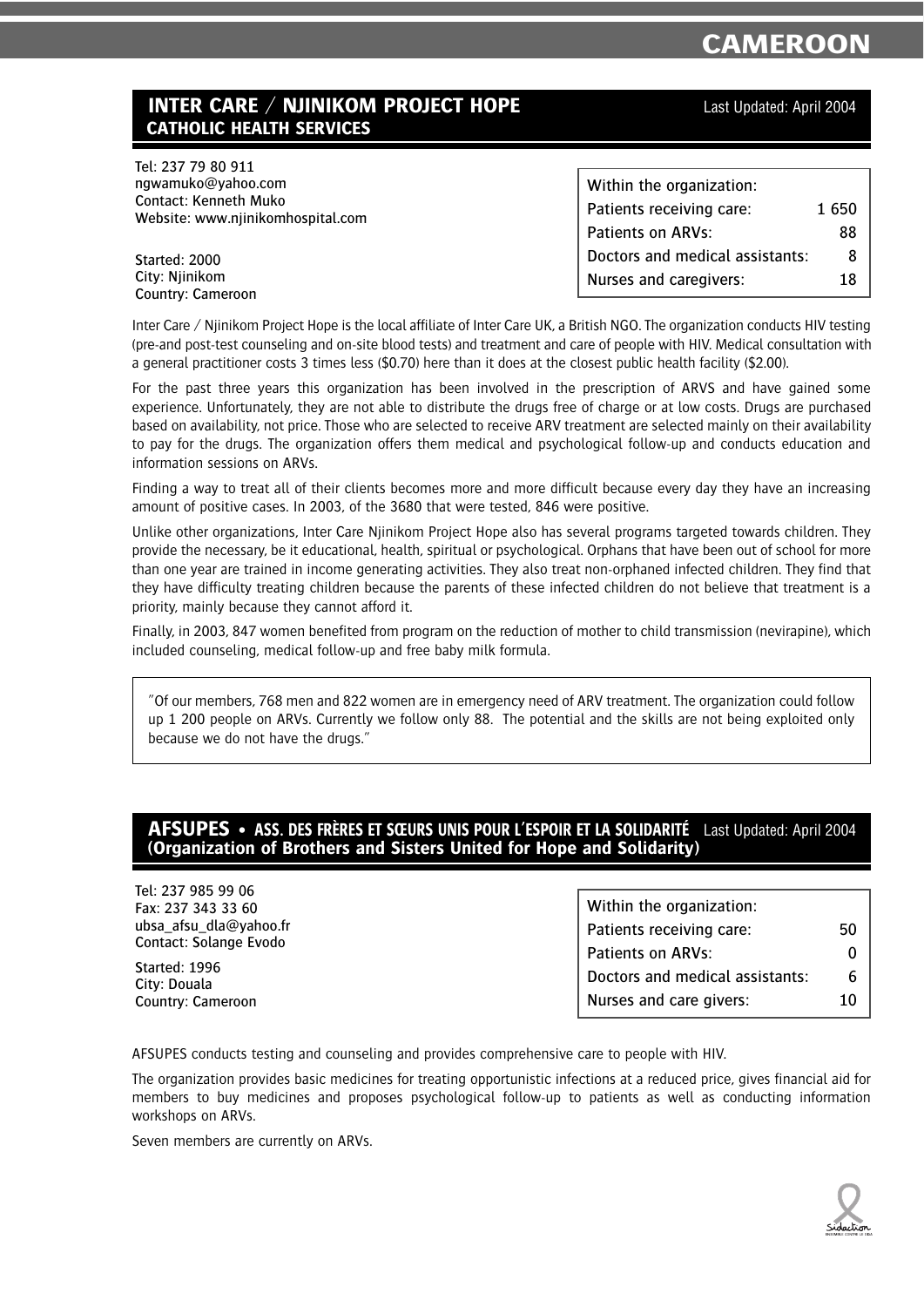Tel: 237 343 92 99 / 985 99 05 Fax: 237 343 87 38 sunaids@nomade.fr Contact: Hélène Essome Sengue Website: http://www.cameroun-plus.com/s52/sunaids/ association.htm

Started: 2000 City: Douala Country: Cameroon



Started in 2000, SunAids is a PLWHA organization that came together to get informed and support people living with HIV in the region of Douala. This small group is "professionalizing" its support work: SunAids counselors hold positions in hospitals to follow patients on treatment, the director of SunAids has started a documentation center and an HIV hot-line, medical consultations are routinely suggested to members. Quite involved in the comprehensive care network in Douala (Hôpital

Laquintinie, SWAA, MSF, etc), SunAids is in a position to start an effective lobby representing the HIV+ people of Douala and to contribute to their empowerment in the years to come.

The stated goals are:

- Sensitization of the community and comprehensive care for PLWHAs;
- Reaching out to members so as to give them the opportunity to break out of the isolation and emotional marginalization to which they often feel confined;
- To get informed and keep its members informed and updated on new developments in scientific research and treatment of HIV through contacts with national and international organizations and institutions and participating in seminars and conferences;
- To research the ways and means to insure comprehensive medical, psychological and physical/financial care as well as better societal and familial integration for people living with HIV/AIDS;
- To develop a lobby confronting the various decision-makers with the goal of obtaining grants from international organisms to pay for up-to-date therapies (Antiretrovirals);

The organization operates in three hospitals in Douala where a team of 8 counselors conducts counseling and proposes "educational conversations," particularly in the case of reducing the transmission of the virus from mother to child. These counseling activities reached close to 700 people for pre-test counseling and 550 for post-test counseling in 2003. In addition, the organization is currently giving psychosocial follow up on an as-needed basis to its 7 employees currently on ARV treatment, and conducts treatment literacy on ARVs.

The organization is currently looking for a partner to establish a community fund in order to fund lab tests and medical care for those who are very poor.

Difficulties encountered in relation to ARVs:

- Un-guaranteed delivery
- Inability to satisfy the demand of patients, a majority of whom are waiting for donations.

**SUNAIDS** Last Updated: April 2004

| Within the organization:        |   |
|---------------------------------|---|
| Patients receiving care:        | O |
| Patients on ARVs:               |   |
| Doctors and medical assistants: | 1 |
| Nurses and nurse's aides:       |   |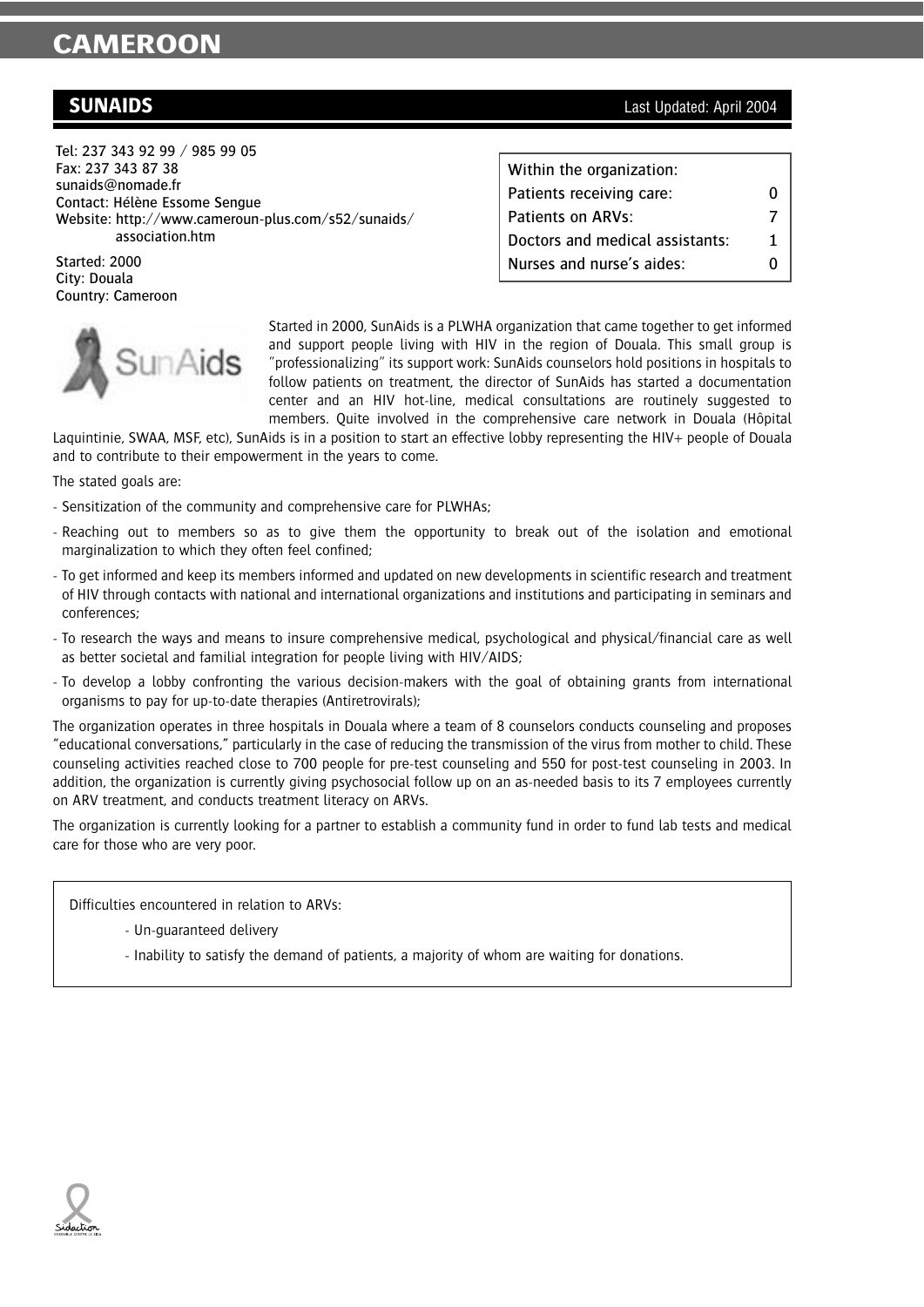## **SWAA LITTORAL** Last Updated: April 2004

Tel: 237 342 32 46 swaalittoral@yahoo.fr Contact: Dr Siewe Pulcherie / Dr Sanga Margaret Website: http://www.sidacameroun.org/Lieux/ Lieuxf d.php?codeu lieu=8

Started: 1990 City: Douala Country: Cameroon

| Within the organization:        |    |
|---------------------------------|----|
| Patients receiving care:        | 80 |
| Patients on ARVs:               | 20 |
| Doctors and medical assistants: | 1. |
| Nurses and caregivers:          | 2  |



The work of this organization revolves traditionally around psychosocial and medical care for the poorest people but they also conduct prevention work, with one project in the New Bell prison in Douala.

This provincial branch of SWAA Cameroon ran the AIDES Pavillion until 2002-- a comprehensive care center for people living with HIV situated inside the Hôpital Laquintinie. But since the start of the antiretroviral access program, DARVIR, the center was taken over by the hospital management to transform it into an outpatient clinic. In June 2002, SWAA Littoral opened a comprehensive care center in the Akwa neighborhood in Douala. A full-time psychosocial counselor re-orients the most destitute to the new center where they receive free care.

Comprehensive care includes:

- Counseling by experienced and trained counselors.
- Direct help to resolve problems (rent, transportation, food, funeral costs, hospitalization costs, financial support for orphans, etc.).
- Home visits.
- Medical care for close to 80 people, with free consultations and essential medicines.
- Nutritional supplementation.
- Activities in reducing transmission of the virus from mother to child: the organization cared for 15 women in 2003 by giving free baby formula, counseling and workshops on infant nutrition.

SWAA's medical personnel has prescribed ARVs since 2001, and conducts educational workshops on ARVs. The project of setting up support groups to help with compliance is currently in progress. 20 people are currently on ARVs.

"In the organization, at least 100 people are in emergency need of ARVs some of whom already started therapy and stopped due to lack of funds. If treatment was accessible to all, we would be able to follow an additional 100 people on ARVs, possibly more if we had additional free-lance general practitioners."